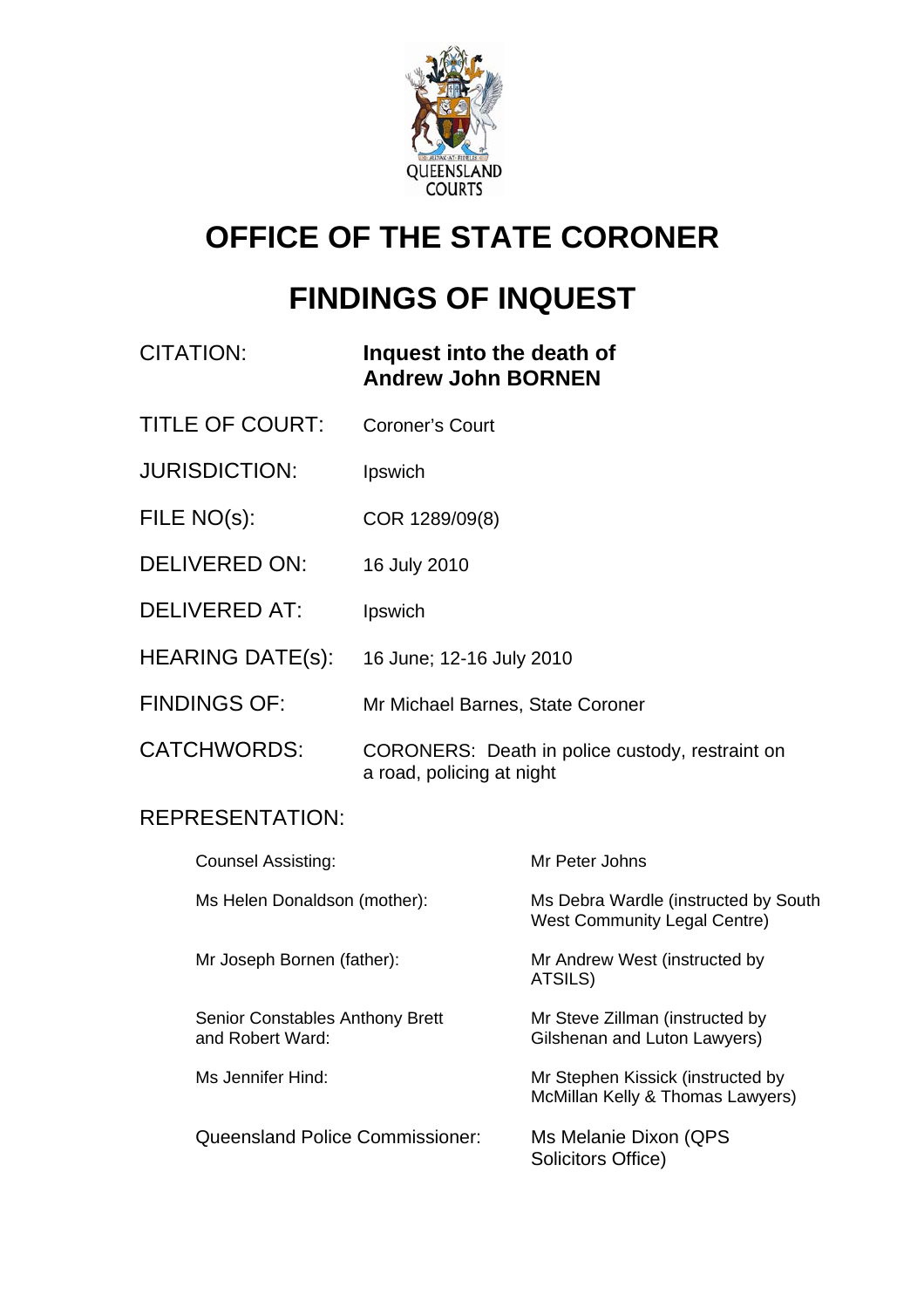### **Table of Contents**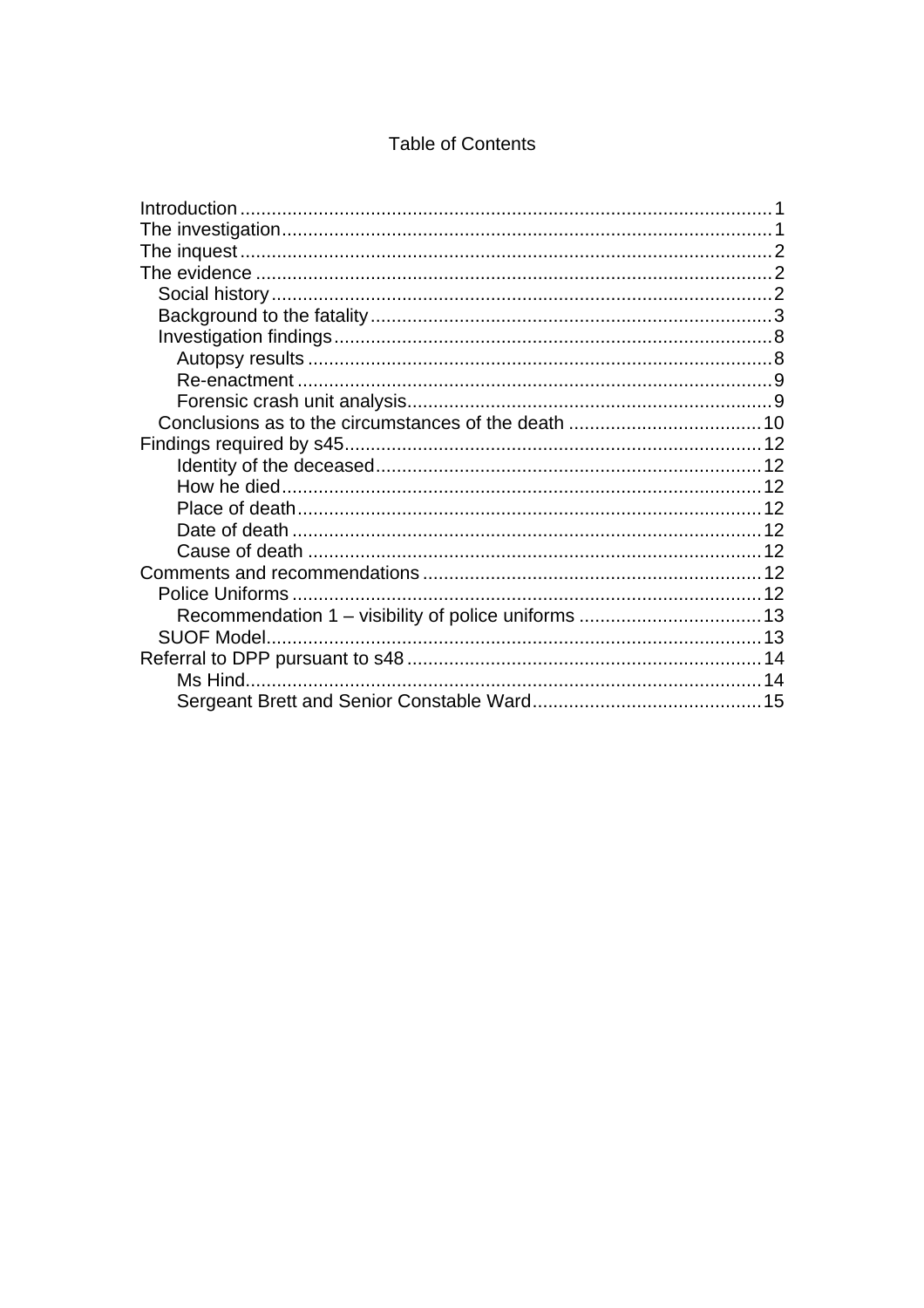<span id="page-2-0"></span>The *Coroners Act 2003* provides in s45 that when an inquest is held into a death in custody, the coroner's written findings must be given to the family of the person who died, each of the persons or organisations granted leave to appear at the inquest and to various specified officials with responsibility for the justice system. These are my findings in relation to the death of Andrew John BORNEN. They will be distributed in accordance with the requirements of the Act and posted on the web site of the Office of State Coroner.

# **Introduction**

On the evening of 7 February 2009 Andrew Bornen a 16 year old youth who resided with his mother and siblings in Coalfalls, a suburb of Ipswich, was roaming around nearby streets in an intoxicated state. He interacted with a number of other residents in a strange but not aggressive manner although he was seen by at least two people to be carrying a baseball bat. Another resident saw Andrew in his front yard and believed he was carrying a machete. This caused the resident to call police and report the incident.

Officers responding came across Andrew on a nearby road. They alighted from their vehicle and called to him. They say he adopted a threatening posture and so one drew his firearm and the other drew a Taser. They instructed Andrew to drop his weapon and get down on to the ground. Andrew complied and lay on the roadway. One officer then handcuffed him while the other went to activate the flashing coloured lights on the unmarked vehicle the officers were driving. As this was occurring another vehicle came along the same road and despite the attempts of the officer who had handcuffed Andrew to warn the driver to stop, she failed to do so and struck Andrew killing him almost instantly.

This report:-

- Contains my findings as to the identify of the deceased and how, when, where he died and the medical cause of his death in accordance with section 45(2) of the Act;
- Considers the cause of the fatal accident;
- Determines whether the action of any person involved in the incident warrants being referred to the Director of Public Prosecutions for the consideration of criminal charges or to the Queensland Police Service for the consideration of disciplinary action; and
- Considers whether any changes to police policies or procedures would reduce the likelihood of deaths occurring in similar circumstances in the future or otherwise contribute to public health and safety.

# **The investigation**

Numerous officers had responded to the report of the sighting of a man armed with a machete. They quickly converged upon the scene of the fatal accident and secured it pending the arrival of more senior officer. Approximately ninety minutes after the collision, officers from Ethical Standards Command attended and assumed responsibility of the investigation. On the night of the incident, they made a visual and audio recording of a walk through of events with the officers. Later they recorded a re-enactment based on what they had been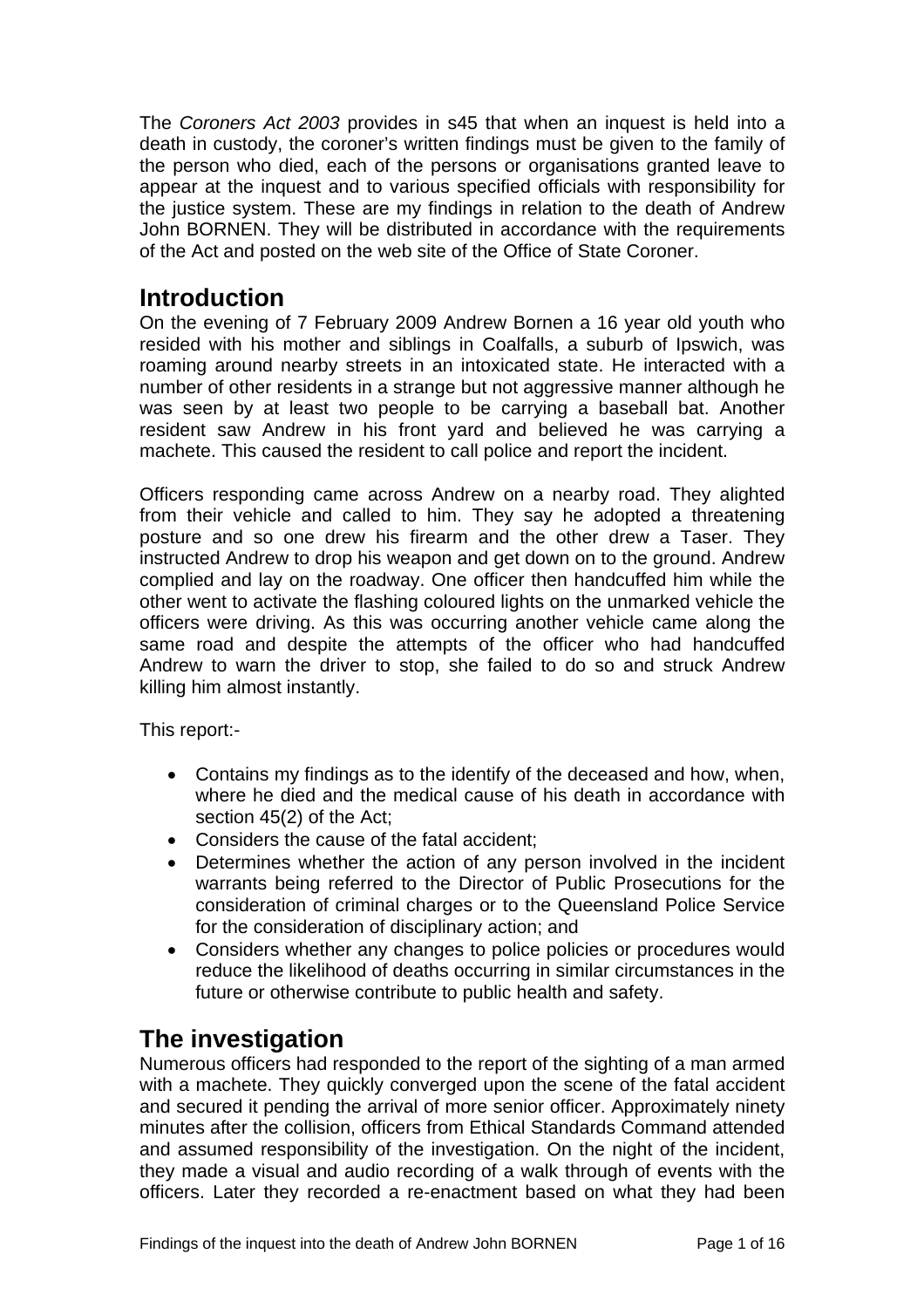<span id="page-3-0"></span>told. Scenes of Crime Officers and Forensic Crash Unit officers participated in that investigation.

The Ipswich City Council supplied information about the lighting in the area and traffic volume.

I am satisfied the matter has been thoroughly and professionally investigated.

# **The inquest**

All of the statements, records of interview, photographs and materials gathered during the investigation were tendered at the inquest. The investigating officer was called to give evidence, as were a number of witnesses to the events, the forensic pathologist who undertook the autopsy and three independent medical experts.

The inquest was opened with a pre-inquest conference on 16 June 2010. Mr Johns was appointed counsel assisting and leave to appear was granted to the father of the deceased, Senior Constables Brett and Ward and the Commissioner of the Queensland Police Service. Leave to appear was later granted to the mother of the deceased and the driver, Ms Hind.

The inquest was convened in Ipswich on 12 July 2010 and evidence was heard over the following four days. In all, 18 witnesses were called to give evidence. All coronial documents, statements, reports and QPS records were tendered. I was also greatly assisted by oral and/or written submissions provided by each of the persons granted leave to appear.

# **The evidence**

I turn now to the evidence. Of course, I cannot even summarise all of the information contained in the exhibits but I consider it appropriate to record in these reasons, the evidence I believe is necessary to understand the findings I have made.

### *Social history*

Andrew Bornen was born in Ipswich on 2 May 1992 making him sixteen years old at the date of his death.

He was one of eight children. For five years, between 2002 and 2007, the family lived in New South Wales. For the rest of his life he lived in and around Ipswich. His parents separated when Andrew was in his mid teens.

In his teens he had been charged with a small number of relatively minor offences. As a result, staff from the Department of Child Safety had some contact with the family and indeed helped Andrew get his first job when he left school after the family returned from NSW. He worked as a labourer in various factories. It seems he was always in paid employment.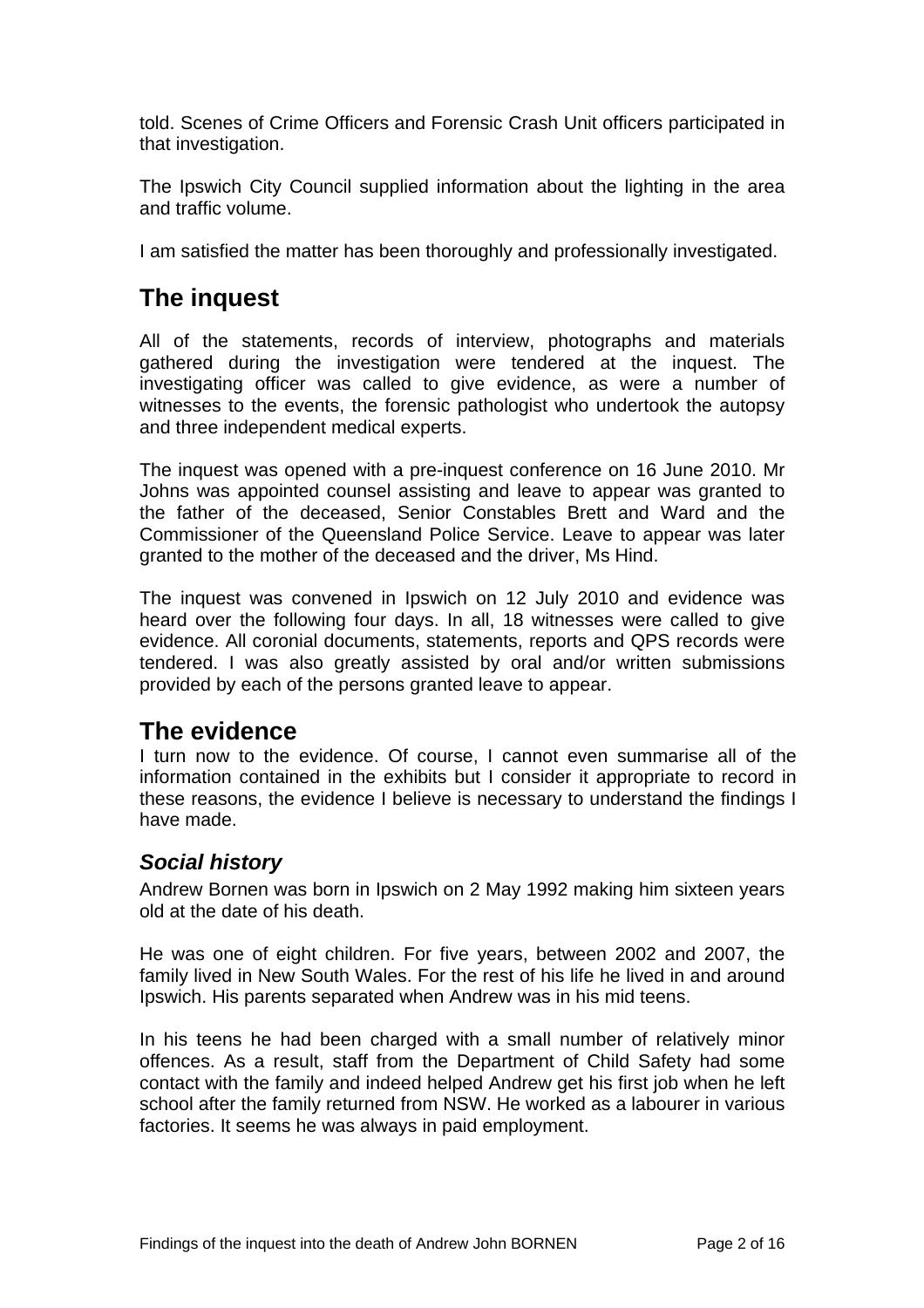<span id="page-4-0"></span>According to his mother he used to drink alcohol with some regularity but was not a heavy drinker. As far as she was aware he had never taken drugs. None of his friends or associates have suggested otherwise.

### *Background to the fatality*

On Saturday 7 February 2008 Andrew was at home. His mother was with some relatives at Redbank where apparently she helped them with some work around the house.

Her brother, Steven Donaldson, lived with the family and he was at home on that day. He said they just sat around the house watching TV and talking. For some of the day a cousin of Andrew's was present. Mr Donaldson went to bed at about 3:30pm in the afternoon and didn't get up again. When he retired, Andrew was still in the house. Mr Donaldson was adamant neither of them had been drinking at all that day.

As the evening wore on it seems clear Andrew was roaming around the local streets. A description of the area may help. Andrew and his family lived at 73 Williams Street West. It runs west off Kingsmill Road, the main thoroughfare leading from Coalfalls to Brassall. Those suburbs are divided by the Bremer River. Heading north over the bridge, the main road becomes Albion Street. The first street over the river on the left or western side is Sydney Street. That street also runs east on the other side of Albion Street but its entrance is blocked. A little further north, Chuwar Street branches off on the eastern side.

At about 8:30pm, a family friend, Deepak Wilde was walking across the bridge from Brassall into Coalfalls in a southerly direction. Andrew rode up to him on his bike, travelling in the same direction. He told Mr Wilde that he had been to MacDonald's and was going back to his house to get changed and then he was going back to watch the girls playing soccer at the nearby Brassall Sportsground. He was not intoxicated. He seemed happy and relaxed.

Andrew's mother says he called her at about 9.00pm. He told her he had "*had a beer",* that his Uncle was in bed; and that he was just listening to music. She urged him to go to bed as well.

It seems clear he didn't take her advice. Instead over the next couple of hours Andrew had a number of strange interactions with people in the area.

Between 9:30 and 10.00pm a person I now believe was Andrew walked through the side yard of the house across the road and into the back yard where the residents were sitting in a paved outdoor area having some drinks. He said he wanted to join the party. He seemed very, very drunk according to Mrs Machen, the home owner. She said he was slurring and was stumbling. She asked him to leave. He complied without complaint. She saw him walk across the road and concluded that he must live there. She saw him go inside the house.

A short time later one of the other occupants of the house answered knocking on the front door. Andrew said he wanted the music turned down. He then left.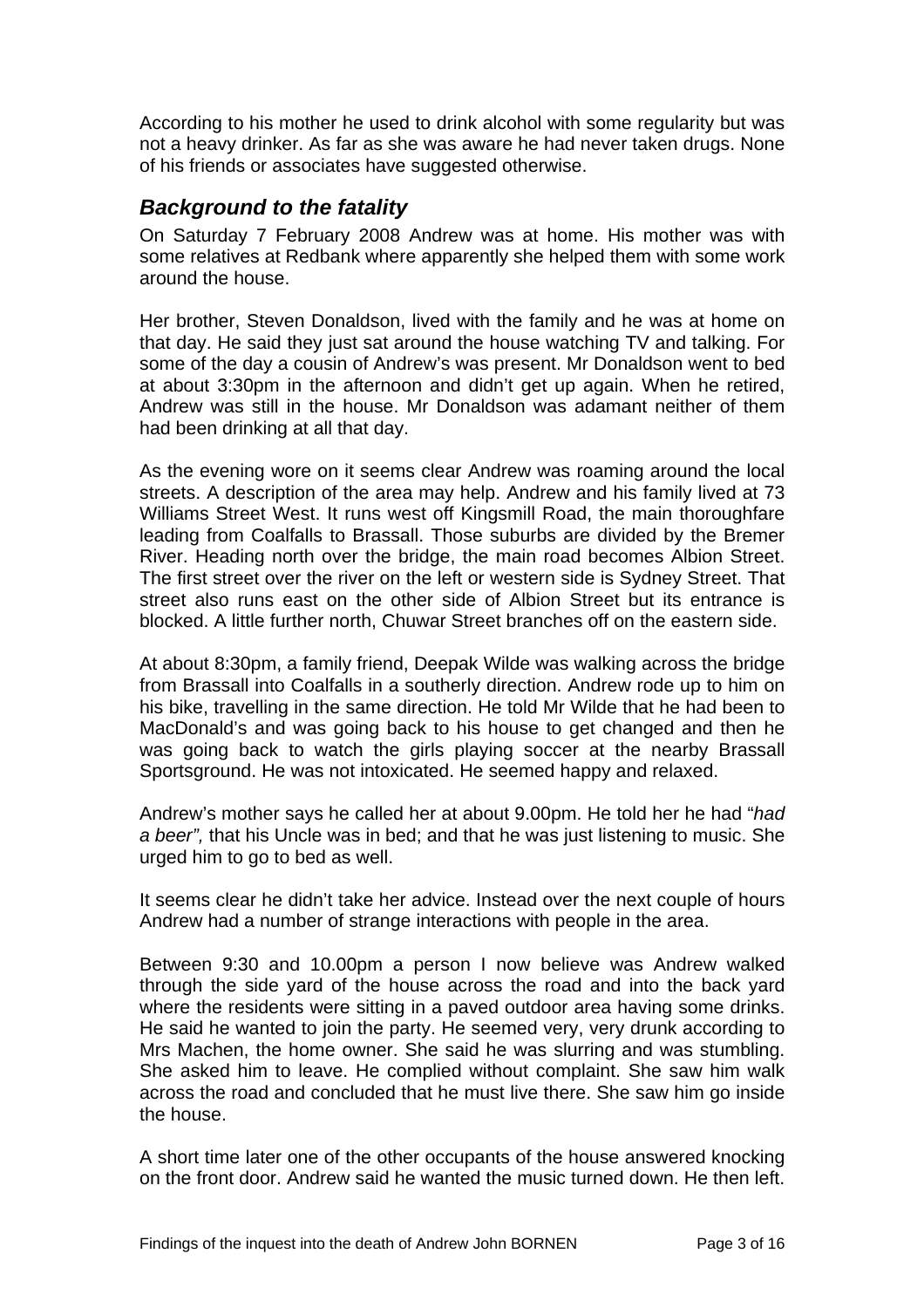Mr Machen was told what had happened and went outside to see if the music was indeed too loud. He saw someone I believe to be Andrew standing in the front yard of the residence across the road with a beer in his hand. He also seemed to have what Mr Machen thought was a bat in his hand. He saw him swinging the bat around and "*huffing and puffing".* He says Andrew didn't say anything to him and after he suggested that Andrew go inside he seemed to do so. At least he went into the garden of the house in which Andrew and his family lived.

A little later a friend of the Machens, Lee Collins, arrived at their house. As Mr Collins got out of his car he saw someone come out of the house opposite the Machens' residence. He said words to the effect "*you should keep it down over there*". Mr Collins said Andrew was holding something long and thin down next to his leg. He agrees it could have been a baseball bat.

After that interaction Andrew was seen by other residents of Williams Street. At some time between 9.00pm and 10.00pm Steven White heard some whistling and a thump out the front of his house. He says he decided to go out to make sure his car was locked and to get his wallet in case the vehicle was broken into. He saw a young male he didn't recognise carrying a baseball bat. The youth approached and asked him if he had seen any "*mischief tonight*". He says the youth told him he was part of the neighbourhood watch and Mr White should contact him if there was any trouble. The youth then walked off. Mr White said the youth was swaying a bit and he assumed he was drunk or on drugs because of his strange manner, although the youth was not aggressive at all. He estimated him to be 17 or 18 years of age.

Shortly after that interaction a person I accept was Andrew had contact with Gregory Osborne who also lived in Williams Street. Mr Osborne was filling the radiator of his 4WD at about 10:30pm when he was approached by an unknown youth and a baseball bat came in front of his face. Mr Osborne said words to the effect "W*hat's your problem mate?* The youth said something about being an ex-security guard, having just lost his job and there being cars stolen in the street. As well as the baseball bat he was carrying a bottle of alcohol. Mr Osborne gave him short shrift. He said it was obvious the youth was young and drunk and was likely to get into trouble if he kept approaching people in that manner. He estimated him to be between 15 and 18 years of age.

Mr Osborne recalls the youth asking him if the vehicle was his. It seemed the youth was purporting to check that Mr Osborne wasn't stealing the vehicle. After giving him a dressing down, Mr Osborne went back into the residence he was visiting and did not see Andrew again.

It seems likely that Andrew continued along Williams Street until he came to Kingsmill Road and then turned north and crossed the bridge into Brassall. Someone matching his description was seen there at about 10:50pm. Laura Skinner was driving north across the bridge when she observed a youth standing on the north west corner of the bridge waving what appeared to be a golf club in a menacing fashion. She states he seemed to be focusing on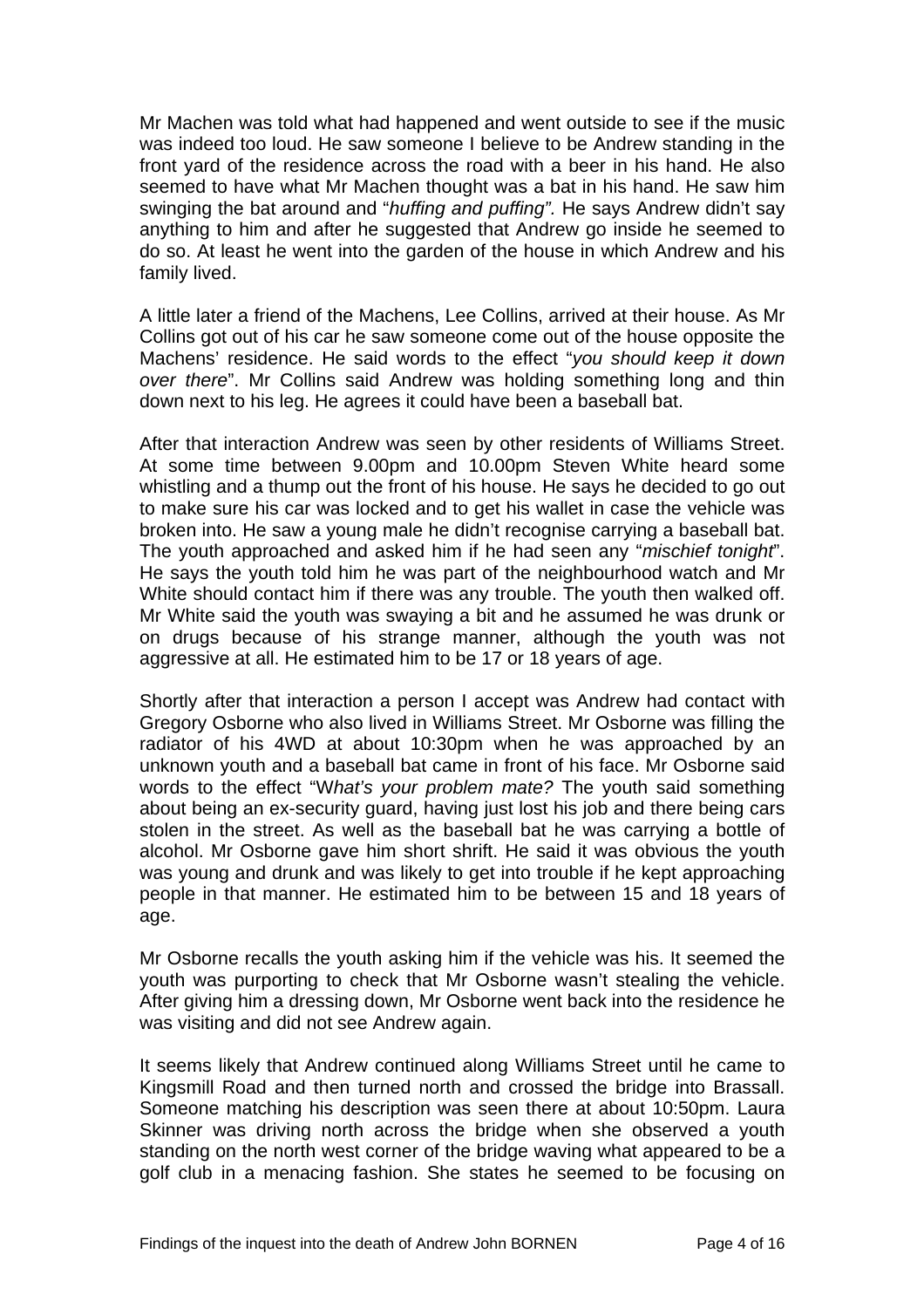something underneath the bridge where she believes she could see car headlights. She only had him in her view for a few seconds.

Sydney Street runs off Albion Street in a westerly direction. It is the first street on the northern side of the bridge. Michael Johnson lives at 32 Sydney Street with his family. At about 10:50pm on the night of 7 February he was at home with his wife and children including his nineteen year old son Craig. He estimates he had drunk 10 cans of beer over the evening. He was watching television in the lounge room when he heard a noise "*from down the road near the bridge*". He looked through his side window and could see a tall male person waving something around that, to Mr Johnson, looked like a machete or a sword. He could not see the person clearly because he was thirty or forty metres away and it was dark. The male was standing on the footpath on the opposite side of the road on the corner of Sydney and Ross Streets. He believes he heard the male say "*come out here and I will get you, you bastards*". He told the court he couldn't see who the male was directing his anger towards. However, his son Craig gave evidence that as the person was walking along Sydney Street, his father directed some abuse at him. This would explain why Andrew then came over to the house and stood on the footpath.

Andrew's response caused Mr Johnson to panic and to call 000. That call was of course recorded. He told the operator "*yeah um we've got someone out here with um a, looks like a machete or something ah at 33 Sydney Street"[1](#page-6-0) .*In response the operator broadcasts a call for assistance "*We have a male standing in that front yard armed with a machete and are going off.*" A little later she says; "*We have a report of an armed person at 32 Sydney Street Brassall*". This was at about 11.02pm.

Shortly before this, police had been called to a disturbance in Leahy Street, about 1.6kms away. It soon became apparent that four of the crews at that job were surplus to requirements and they commenced responding to another tasking when the Sydney Street incident was broadcast. All diverted to that location.

The first car to approach the scene was unit 903, an unmarked grey Volkswagen sedan driven by Senior Constable Robert Ward with Senior Constable Anthony Brett as the passenger. However, by mistake, they went past the Johnson residence and turned left into Albion Street, intending to take the first right hand turn to take them across to the other end of Sydney Street which is blocked off at its junction with Albion Street.

Senior Constable Ward said as they came onto Albion Street, he saw a person he suspected to be the subject of the complaint. That person, who is now known to have been Andrew, was, according to the officers, on the southbound lane and facing away from the police.

<span id="page-6-0"></span>l  $1$  Mr Johnson lives at 332 Sydney Street and the operators direct police to go to that address but the transcript of the call shows Mr Johnson saying his address is number 33 on both occasions he mentions it.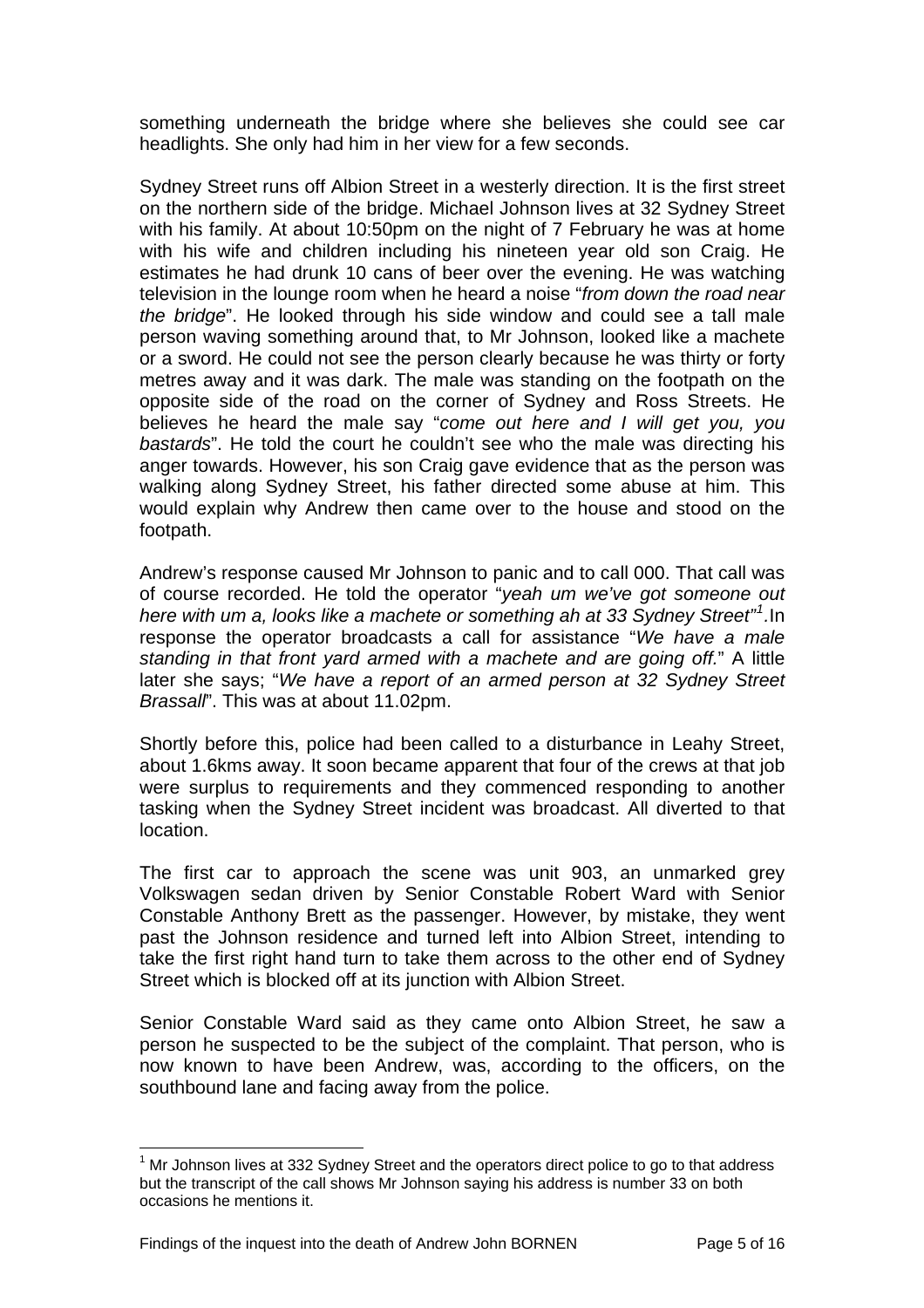Officer Ward said he immediately stopped the police car at the southern end of the right hand turn lane. According to Senior Constable Brett, Andrew advanced towards the police car at this stage with an object raised above his head, even before they alighted from the car. Senior Constable Ward said when they first came upon Andrew he was facing away from them and the officers both alighted from the vehicle at which time he called out; "*This is the police*", which caused Andrew to turn to face them. The officers fanned out, *"triangulation*" they call it. Senior Constable Brett moved across the front of the police car where he took up a position to the north west of Andrew and Senior Constable Ward remained closer to the car, to the south west of Andrew. He says at this point Andrew raised the object he was carrying in his right hand above his head. Contrary to his partner, who when first interviewed did not suggest Andrew advanced towards them. However when he was interviewed the next afternoon Senior Constable Ward's version had changed and he portrayed Andrew as making aggressive remarks, which he could not understand, and of advancing towards Senior Constable Brett with an object held at head height. As a result of the earlier broadcast Senior Constable Ward thought the object in Andrew's hand was a machete while Senior Constable Brett realised it was a bat.

Senior Constable Brett drew his firearm and Senior Constable Ward drew his Taser, readied it for deployment that activated a red laser sight which he trained on Andrew, saying "*This is a Taser, drop it; drop it".* Both officers agreed Andrew complied by dropping the object he had held up and a stubbie he had in his other hand. Both officers also claimed Andrew then spontaneously and without any command from them, dropped to the ground on his stomach.

The occupants of various residents in the vicinity heard this exchange and have different recollections of what was said. Robert McElwaine lived in the house fronting the southbound lane immediately adjacent to where the incident occurred. At about 11.00pm he had just returned from the movies. He was upstairs in the two level house. He came out onto the veranda at the front of his house to observe the numerous police cars that were going to jobs further north in Brassall. At about this time his attention was drawn to a youth walking along the median strip outside his house. His version of what happened next is recorded in a statement he wrote the next day and in an interview he gave to investigating officers on 9 February. He also gave evidence at the inquest.

He says the youth was singing or calling out. He noticed a car stop adjacent to the youth and he saw two men get out and call out; *"We are the police. Get down on the ground, get down; do not move."* He also heard an officer say "*We have a Taser on you*" and he saw a red dot on the man's back.

He said Andrew turned to face the officers, dropped what he was carrying and it rolled into the gutter. Andrew extended his hands like a crucifix and when told to do so, he got down onto his stomach on the roadway. He denied Andrew ever advanced on the officers or threatened them with the object he had in his hands. His estimate that Andrew was about 5 metres in front of, i.e.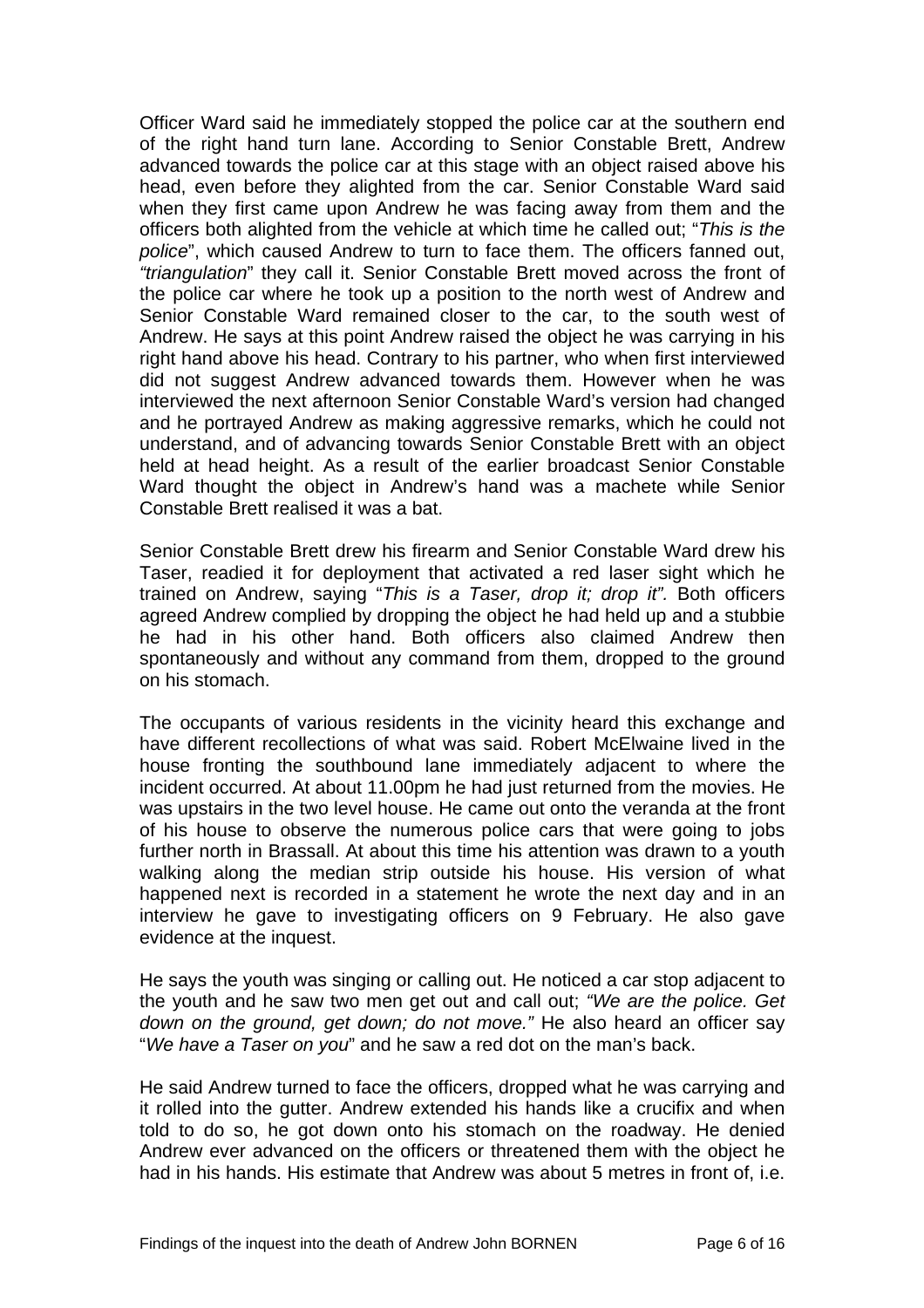to the north of the front of the police car, is consistent with the evidence of the officers.

Stanice St Claire lived on the western side of Albion Street a little to the north of the incident scene. When she was interviewed two days after the death she said she was in the ground floor area of her house watching television, when she saw a car stop in the middle of the road. She saw a man get out and heard yelling "*Face down"* or possibly "*Get down*" on numerous occasions, sounding as if it were being called by more than one person.

Lisa Wright lived next door to Ms St Claire. She recalls hearing "*Get him; get him; hold him down!"*

Sabrina Cox also lived on the western side of Albion Street, just north of its intersection with Sydney Street. She said she saw a car which she identified as a police car on account of it having flashing blue and red lights on the dash board and heard voices yelling; "*Get down on the ground, get down on the ground, now."* 

When these versions were put to the officers both conceded they could have been said and acknowledged the giving of such directions was consistent with their training.

When Andrew lay on the ground, Senior Constable Brett handcuffed him while Senior Constable Ward continued to cover him with his Taser. Both officers agreed this was accomplished without resistance from Andrew.

Senior Constable Ward then went to the car to activate the red and blue flashing lights concealed behind the grill. While he was doing this, he saw Senior Constable Brett stand up and move quickly in a northerly direction towards an on-coming car. He heard Senior Constable Brett yelling "*Stop! Stop"* repeatedly. Senior Constable Ward estimated the vehicle was 50 metres away when he first saw it. Senior Constable Brett says he saw it when it was about 80 metres north of their position.

Senior Constable Ward said the car did not seem to slow or change its manner of driving as a result of Senior Constable Brett's efforts. That is that officer's evidence too: "*It just kept coming."* As the car got closer and he realised it wasn't going to stop, Senior Constable Brett began retreating and then jumped towards the median strip. He continued to wave his hands attempting to signal to the driver to stop; to no avail.

The car was being driven by Jennifer Hind, a 22 year old new mother, who had been to visit her now ex-partner in his home in Brassall. She left there between 10.00 and 11.00pm heading to her home in North Booval. Subsequent tests confirmed she had not drunk any alcohol or consumed any drugs. Inquiries also confirmed her mobile phone was not used at the relevant time. When she glanced at her car's speedometer shortly before the incident she was doing 55km per hour and she said she did not increase speed before the crash.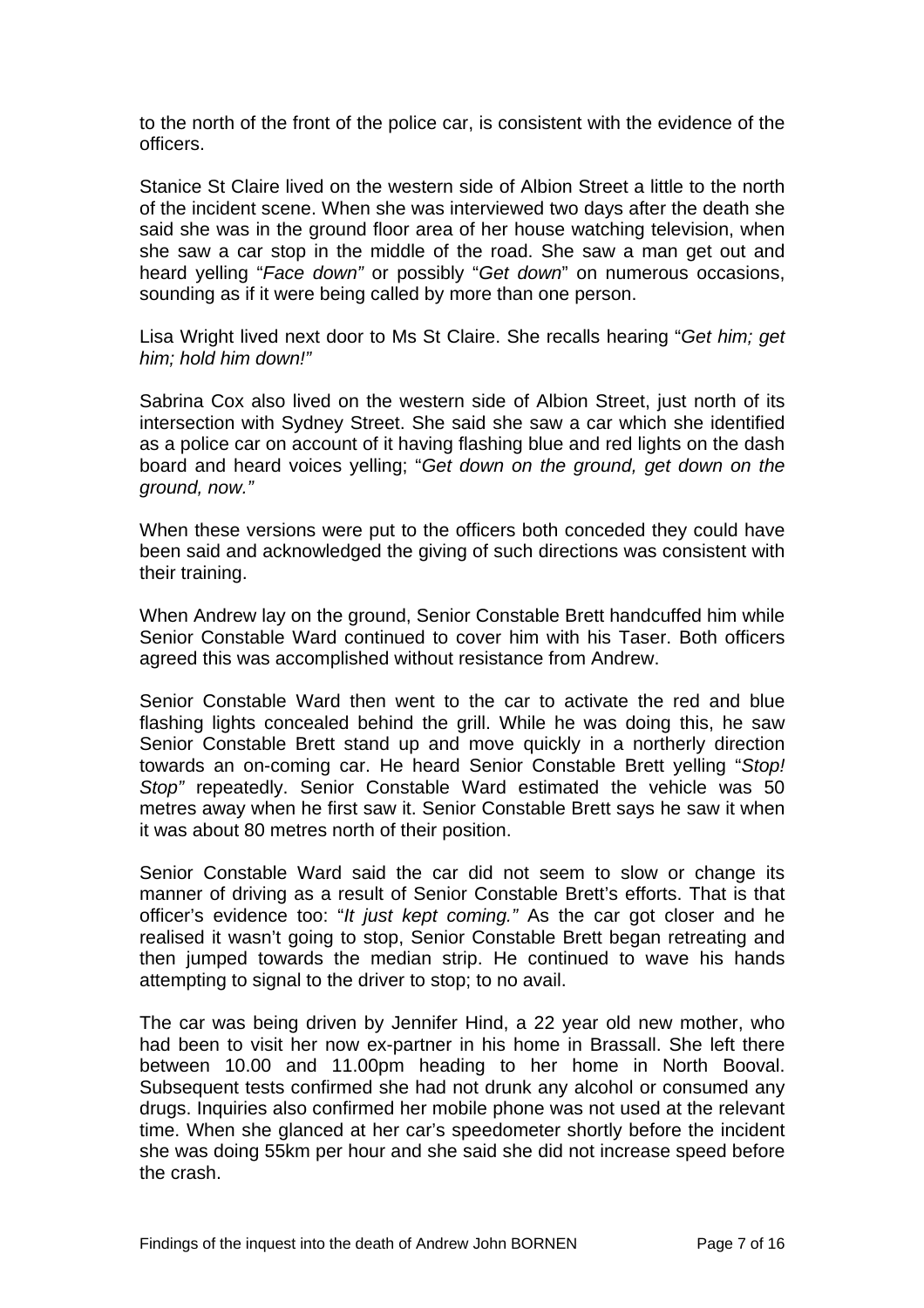<span id="page-9-0"></span>When interviewed she said she did not see Senior Constable Brett waving at her until he was a metre and a half to two metres in front of her, although she conceded in evidence she was a poor judge of distance. Using objects in the courtroom, she indicated the distance could have been five or six metres. When she did see the officer, he was to her right, she did not know what he wanted her to do and she did not recognise him as a police officer. In any event she was adamant she only saw the officer a second or two before she hit a black mass on the road. She did not realise she had hit a person until she stopped, opened the door and looked back. She could not recall if she had braked before hitting Andrew and could not say how she had managed to bring her car to a stop.

Senior Constable Ward was still in the police car. He radioed for an ambulance. That call was received at 11.07pm.

While all of this was occurring, the other three police units which had left the Leahy Street incident at about the same time as unit 903 had arrived at the Johnson residence. Mr Johnson told them the armed man had gone towards Albion Street. While they were talking to him, yelling was heard from that direction. From the response of the officers, it is reasonable to conclude they recognised the shouting to indicate other officers had engaged with the suspect. All of them then ran in that direction.

Constable Christopher Farnam led the pack. As he approached Albion Street he heard a loud thud, followed by heavy braking and then a woman screaming hysterically. As he reached the scene he saw a handcuffed male lying on his stomach in the middle of the road. He approached this person. With the assistance of another officer, the handcuffs were removed and first aid commenced. Other officers quickly arrived. Some joined helping with Andrew while others sought to console Ms Hind.

The officers caring for Andrew say he was breathing shallowly and gurgling when they first got to him but this soon ceased. This caused them to commence CPR. They stopped at regular intervals to check his pulse. As none was found and as his breathing did not resume they kept going until QAS officers arrived at 11.13pm.

The paramedics' examination of Andrew detected no signs of life. He was nonetheless evacuated to the Emergency Department of the Ipswich Hospital where a life extinct certificate was issued at 11.42pm.

#### *Investigation findings*

#### **Autopsy results**

An autopsy was undertaken on Andrew's body on 9 February 2009 by an experienced forensic pathologist, Dr Beng Ong. As would be expected, significant internal injuries including a rupture of the heart were found. As were fractured ribs, left clavicle and dislocation of the left shoulder joint and contusions of the soft tissue surrounding the cervical spine and extradural haemorrhage.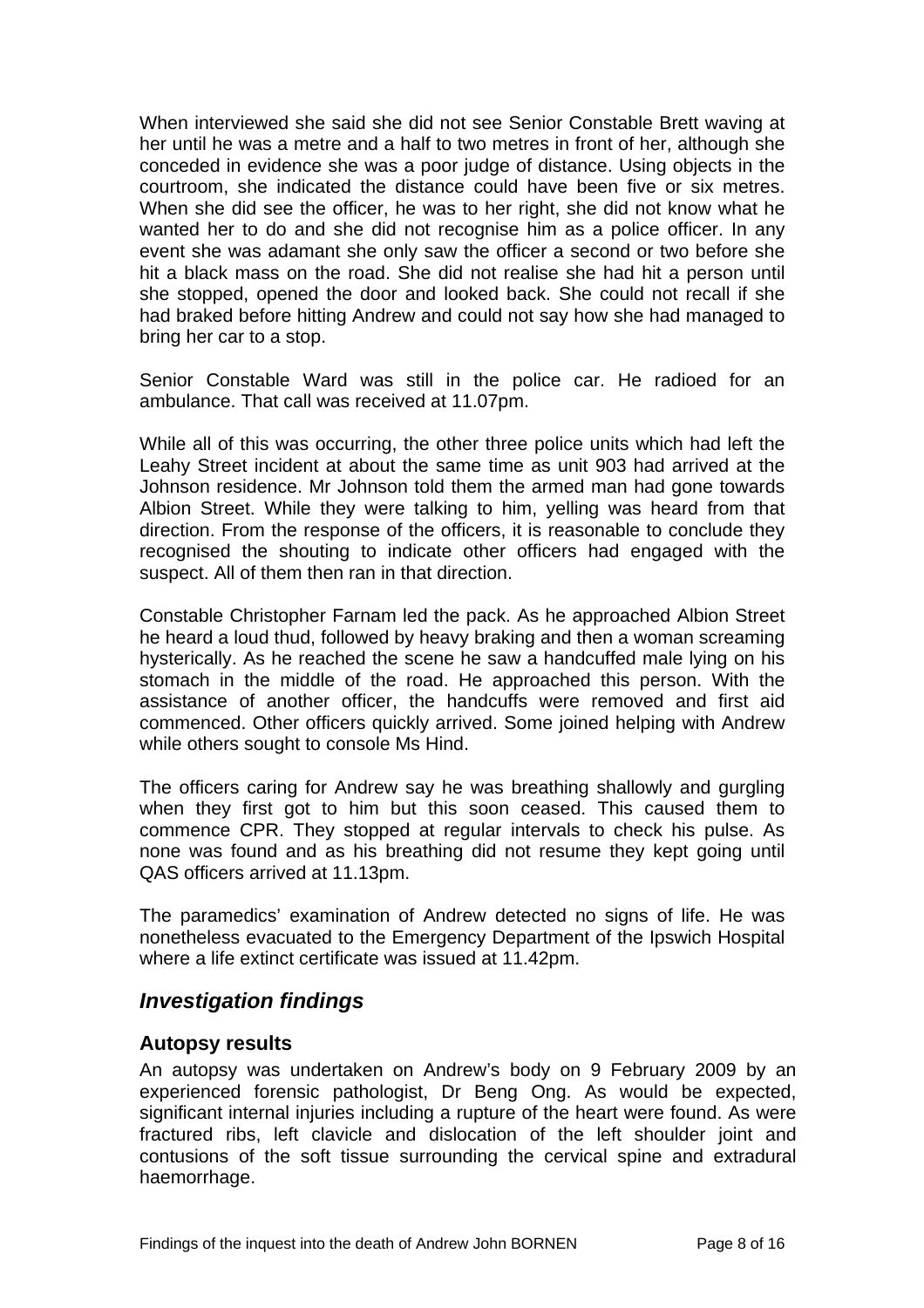<span id="page-10-0"></span>The injury pattern was in keeping with an impact to the head and upper chest against a vehicle, resulting in avulsion rupture/laceration of the heart.

The findings were in keeping with near instantaneous death and were consistent with the deceased being struck while lying on the road.

Toxicological analysis found a blood alcohol level of 0.197%. No other drugs were detected. No injuries suggestive of Taser or OC spray were found. Marks were found on the wrists indicating handcuffs had been applied.

Dr Ong suggested the cause of death was rupture of the heart, aorta and pulmonary trunk.

#### **Re-enactment**

About 8 weeks later, when the moon phase was the same as on the night of the incident, the investigators from the Ethical Standards Command attempted to re-enact the incident as closely as was practically possible. That involved them in positioning a dummy on the road where Andrew's blood was found; placing a car at the location the police officers indicated they had stopped their vehicle; and calibrating the distance on the road to the north of the crash site using numbered signs. They then drove a vehicle of the same make and colour as that driven by Ms Hind towards the crash site at varying speeds while visually recording the events through the front windscreen. An officer dressed in the same manner as Senior Constable Brett acted in the manner described by the senior constable in his interviews. However apart from the first run through which was done at low speed, the officer stood on or near the median strip for safety reasons. This to some extent may have reduced the validity of the results.

I participated in a number of those run throughs. I found it very difficult to make out people at the scene until I was very close to them.

This process established that from the crash scene a car could be seen when it approach to within 148 meters. However, a driver of the car could not see anything on the road or the officer moving towards it from the dummy until it was much closer: approximately  $70 - 80$  metres when the car was being driven very slowly and the viewer knew there was something there and he or she was looking for it.

#### **Forensic crash unit analysis**

A forensic crash investigator, Sergeant Leigh Kuskie, attended the scene and took part in the re-enactment.

Having regard to the investigator's evidence that he could first see one headlight of a car approaching the crash scene from the north when it was 148 metres away, Sgt Kuskie calculated that if the car had been travelling at 55km per hour as claimed by Ms Hind, it would have taken 9.7 seconds to reach the impact location. If the speed was in fact between 70 and 80kms per hour as estimated by Senior Constable Brett, it would have covered the distance in only 7.6 to 6.6 seconds.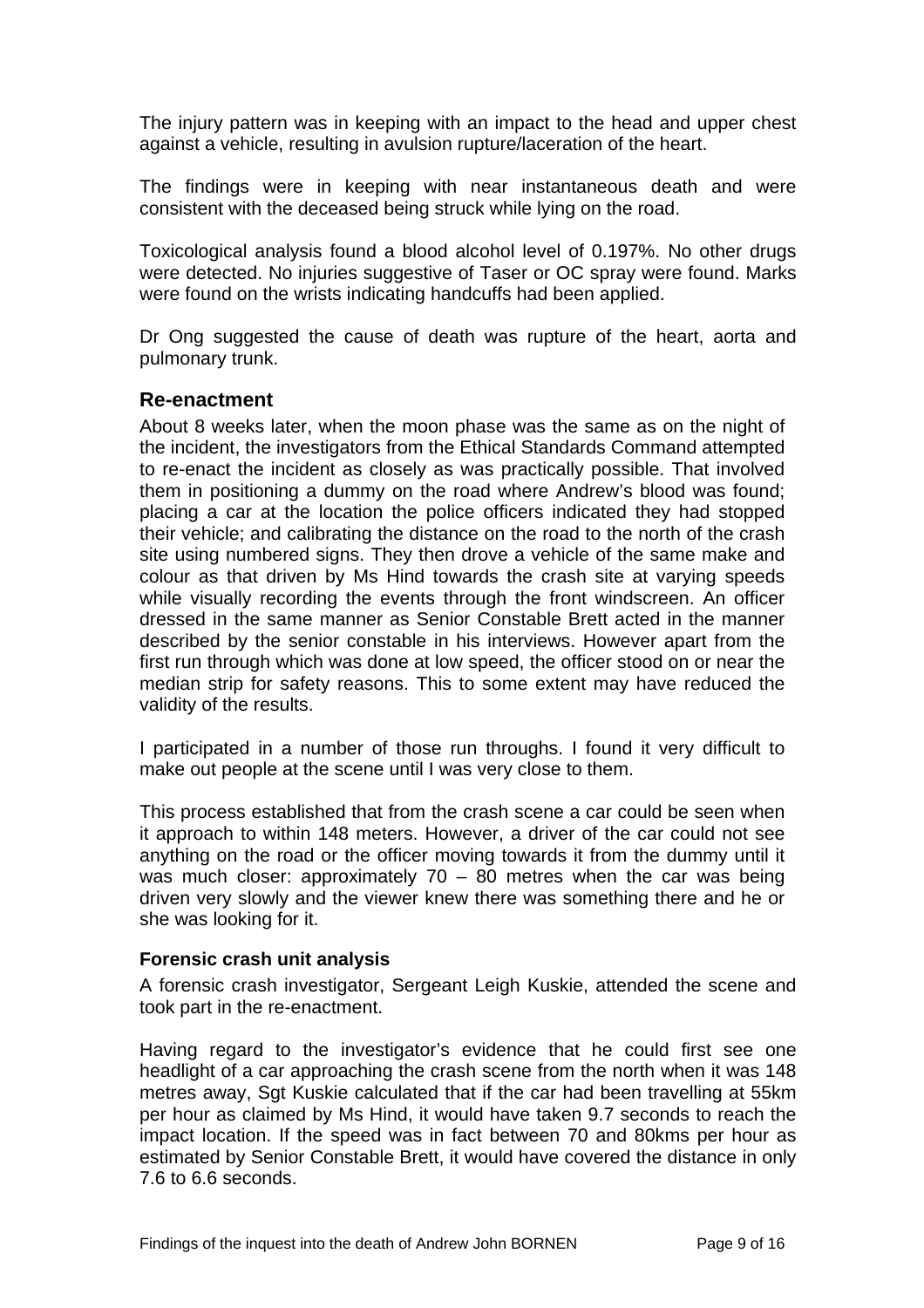<span id="page-11-0"></span>If Senior Constable Brett's evidence that the vehicle was 80 metres away when he first saw it is accepted, it would have reached the crash scene in 5.2 seconds had it been travelling at 55 km per hour, or 4.1 to 3.6 seconds if his estimate of the speed is more accurate.

At 55km per hours the best braking distance is 14 .5 metres. The reaction time of the driver is in the range 1.5 to 2.5 seconds. This gives a total stopping distance between 37.3mtres and 52.5 meters.

The car driven by Ms Hind came to rest 17 metres past where Andrew was lying when he was hit. This suggests Ms Hind must have seen the officer or Andrew between 20.3 metres and 35.5metres before she hit him and applied the brakes 2.5 metres after him. This is consistent with her memory that she did not break before the crash and that of witnesses who say there were no brake sounds until after the thud.

Sergeant Kuskie said when she partook in a re-enactment of the incident she could not see an officer standing beside the incident site until she was 10 to 20 metres from the impact point. Counsel for the officers submitted that any weight given to this observation should take account of the fact that the officer she saw was not in the same place as Senior Constable Brett.

### *Conclusions as to the circumstances of the death*

I accept the evidence of the witnesses in William Street that from mid evening onwards, Andrew was walking around, carrying a small baseball bat making a nuisance of himself. He was clearly very drunk but he was not acting in an aggressive manner and whenever he was told to desist and leave, he did so.

Unfortunately, a short time later he came into contact with another severely intoxicated person, Michael Johnson. Mr Johnson made a needlessly offensive remark to Andrew from within the safety of his high set house which caused the youth to approach the house and respond. Mr Johnson was panicked by this, especially as he perceived Andrew to be carrying a machete, despite advice from his sober son to the contrary.

Mr Johnson called 000 and relayed his concern and his misapprehension about what Andrew was carrying. He told the operator that a man with a machete was in his front yard and was "*going off*". None of that was true. However it was broadcast over the police radio network and four cars responded.

The first car, driven by Senior Constable Ward and carrying Senior Constable Brett, overshot the Johnson residence and wrongly assumed it was on the eastern end of the street across Albion Street. While going there the officers came across Andrew in the southbound lanes of Albion Street. The evidence of the officers and the local residents was that this was a major thoroughfare.

They stopped the unmarked car and alighted. They say Andrew immediately advanced towards them and brandished the bat in a threatening manner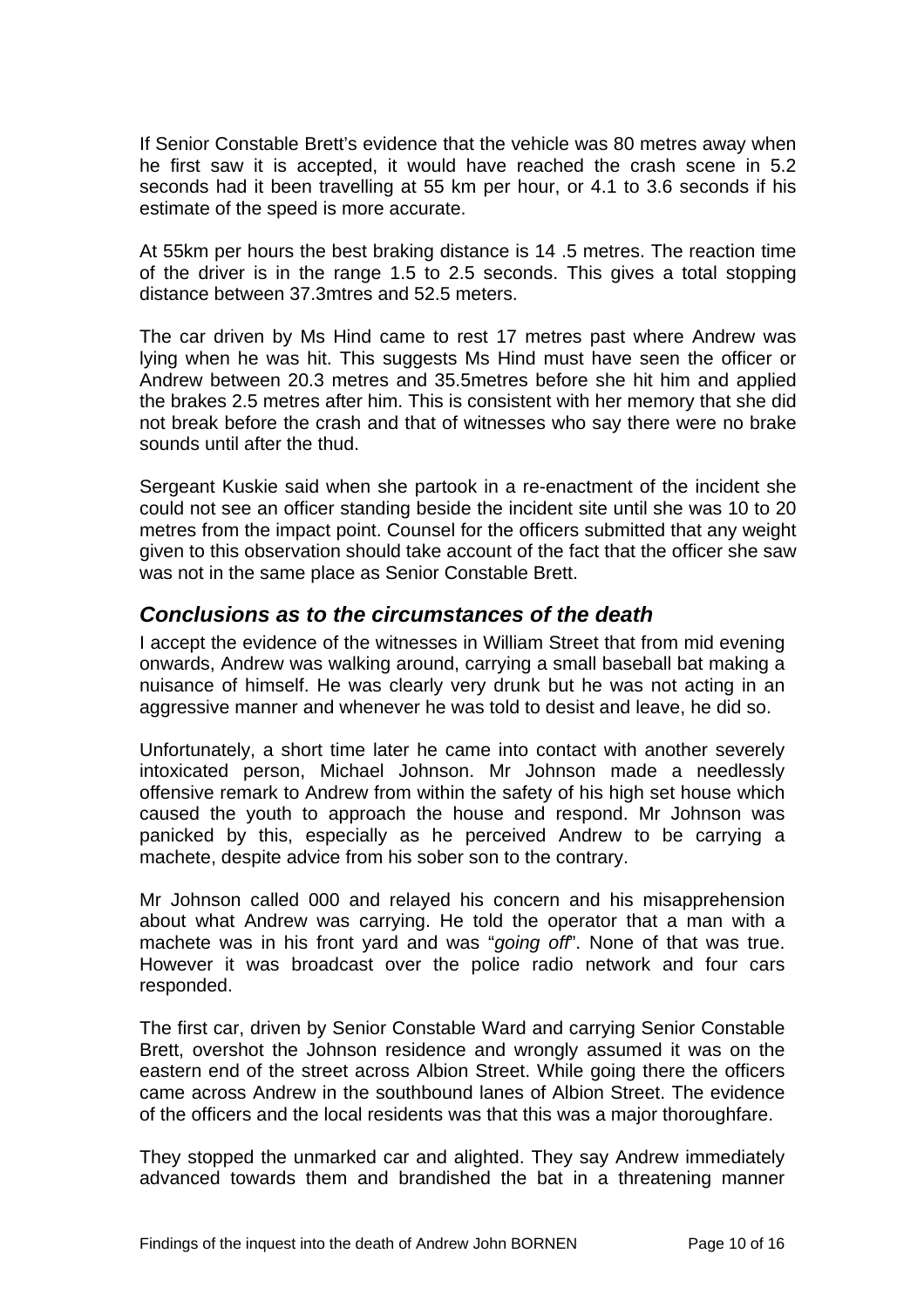causing Senior Constable Ward to draw his Taser and Senior Constable Brett his gun.

For the following reasons I do not accept their evidence on this point.

- Andrew had not acted aggressively during any of the interactions with strangers earlier that night.
- It is unlikely he would suddenly for the first time become aggressive and violent when confronted by armed police.
- The officers say he immediately thereafter became completely compliant.
- An independent witness who had a good view of the scene denies Andrew displayed any aggression towards the officers.
- When interviewed immediately after the incident, officer Ward made no mention of Andrew advancing, waving the bat or making aggressive comments.
- Andrew had no history of violence toward police or anybody else.

The officers identified themselves and yelled at Andrew to drop the bat which he immediately did. He then also immediately prostrated himself on the ground in the middle of the southbound lane. The officers say he did this of his own volition. The independent witnesses I have cited above say they heard police commanding him to do this. The officers agree such commands would be in accordance with their training. They don't deny this may have been said. That the commands were given is the most obvious explanation for Andrew acting as he did. In the circumstances, I find Andrew was told to get down onto the ground by police who were pointing their weapons at him.

He was quickly handcuffed by Senior Constable Brett. Senior Constable Ward then went to turn on the police vehicle's coloured flashing lights; something that could and should have been done before they alighted.

While he was doing so, Ms Hind came on the scene. Senior Constable Brett saw her when she was approximately 80 metres away and immediately realised that only maximum effort by him could avoid a fatality. He leapt up and ran forward, waving his hands frantically and screaming at her to stop. The independent eye witness says he only got about 3 metres before the car reached him and he leapt aside to avoid being hit. Andrew was hit and fatally injured.

Ms Hind did not see Senior Constable Brett even though she was keeping a reasonable look out and was not affected by alcohol or drugs. She was not expecting to see anybody on the road and the lights of the police vehicle were shining almost directly at her. The reaction times, stopping distances and measurements taken by Sergeant Kuskie and quoted above lead me to accept that Ms Hind was driving at or below the speed limit and did not see the officer until she was too close to stop before she hit Andrew. She should bear no responsibility for the death.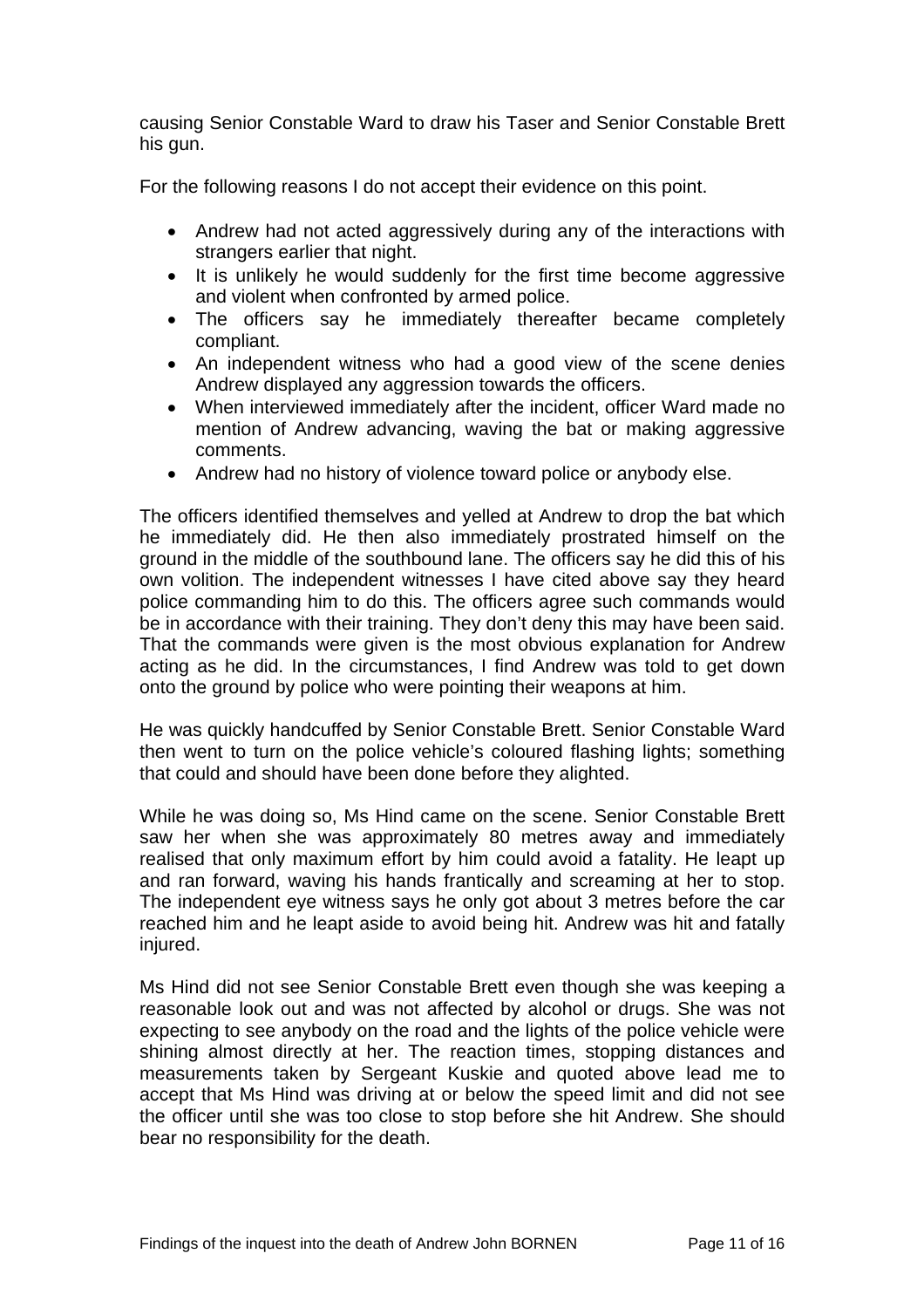<span id="page-13-0"></span>Almost as soon as the crash occurred, five officers who had also attended the Johnson residence and had heard yelling coming from Albion Street arrived on the scene. They set about giving Andrew first aid and CPR. Their efforts were commendable and Andrew's father placed on the record his appreciation for that. Sadly, nothing could be done to save Andrew and he was dead by the time the ambulance arrived six minutes later.

This incident traumatised Ms Hind and caused considerable distress for the officers involved. Needless to say, it produced intense and on-going grief and sense of loss to Andrew's family. I offer all involved my sincere condolences.

# **Findings required by s45**

I am required to find, as far as is possible, the medical cause of death, who the deceased person was and when, where and how he came by his death. As a result of considering all of the material contained in the exhibits, I am able to make the following findings in relation to the other aspects of the matter.

| Identity of the deceased $-$ | The deceased person was Andrew<br>John Bornen.                                                                                                                            |
|------------------------------|---------------------------------------------------------------------------------------------------------------------------------------------------------------------------|
| How he died                  | Andrew died when police officers<br>handcuffed him as he lay on a road<br>and a driver who could not see him in<br>time to stop or avoid him, struck him<br>with her car. |
| Place of death $-$           | He died at Albion Street Brassall.                                                                                                                                        |
| Date of death $-$            | He died on 7 February 2009.                                                                                                                                               |
| Cause of death $-$           | He died from internal injures received<br>when struck by a motor vehicle.                                                                                                 |

# **Comments and recommendations**

Section 46 provides that a coroner may comment on anything connected with a death that relates to public health and safety, the administration of justice or ways to prevent deaths from happening in similar circumstances in the future. That requires the coroner to consider whether the death under investigation was preventable and/or whether other deaths could be avoided in future if changes are made to relevant policies or procedures. This inquest has raised two issues on which such comments might be made:

- Visibility of police uniforms
- Practical application of the QPS situational use of force model (SUOF)

### *Police Uniforms*

The type of uniform worn by the two police officers who arrested Mr Bornen accorded with the type allowed by local QPS policy. In this case the uniforms worn by those officers were ineffective in terms of making them as visible as would be desired. Although I acknowledge it may not have been enough to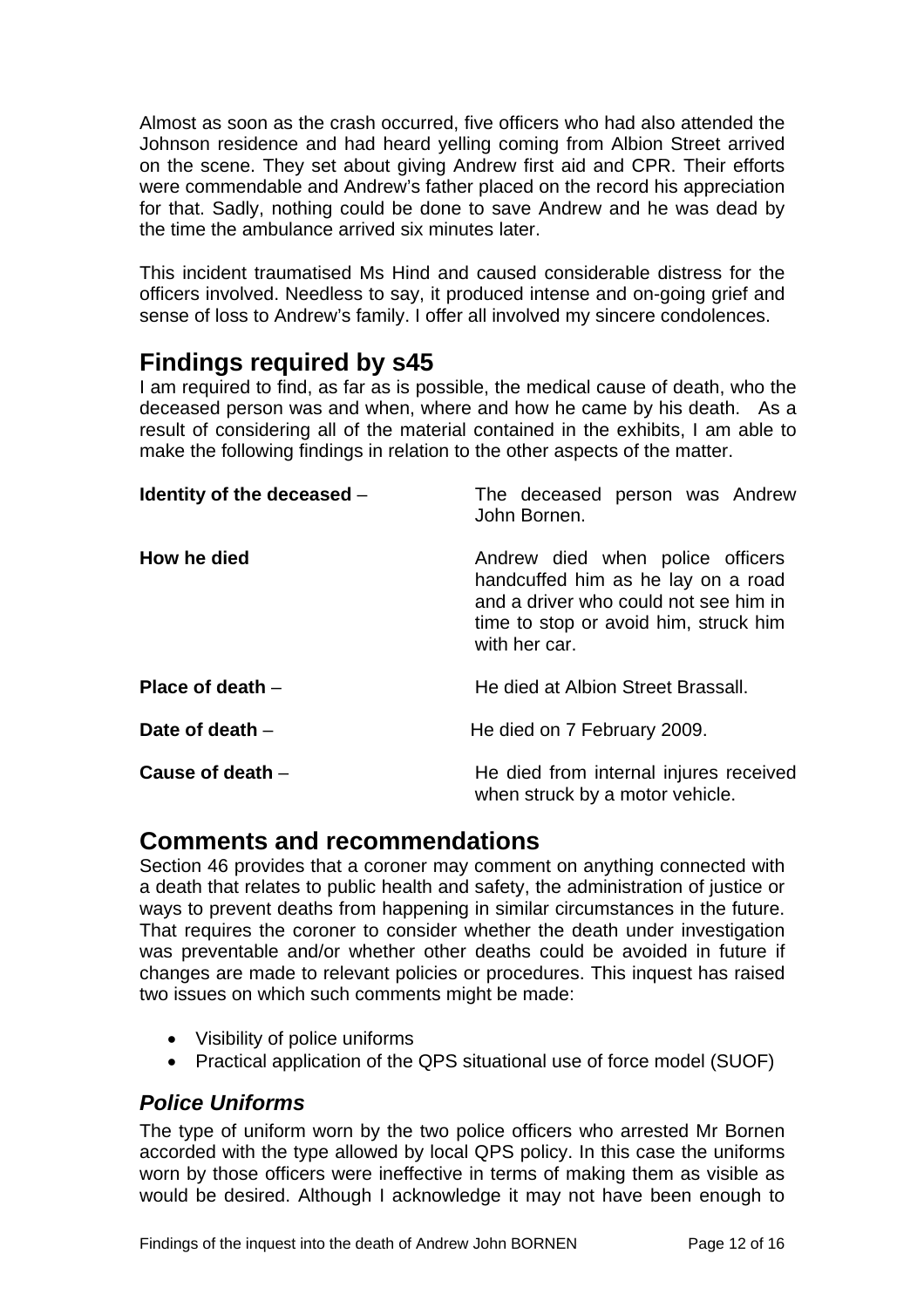<span id="page-14-0"></span>have made any difference in this matter, reflective material on some part of the officers' uniform could only have been beneficial.

Reflective strips are commonly worn on all types of work apparel. The addition of reflective patches or sections of material on the standard uniforms of operational police should be considered as a result of the circumstances of this incident.

#### **Recommendation 1 – visibility of police uniforms**

I recommend the QPS Uniform Review Committee consider changes to standard QPS uniforms that would enhance visibility of officers at night.

### *SUOF Model*

It was submitted the evidence in this case called into question the adequacy and responsiveness of the SUOF model used by the QPS in dealing with such incidents. I don't accept that. I consider the evidence illustrates a failure to properly apply the mandated risk management procedures, rather than a deficiency in the procedures.

The inquest heard that in coming to a decision on an appropriate use of force, officers are taught to conduct regular risk assessments. This involves theoretical and scenario based training and an emphasis on the ability of threats to emanate from people, objects or places.

In this case it seems the officers did not wait to verify the information that had been broadcast but merely assumed it was accurate and acted accordingly. When they came upon Andrew, they spent no time considering the most appropriate means of addressing the threat they assumed he posed but leapt into action with little regard to the consequences. Their counsel raised various scenarios that could have justified such precipitous action but there was no evidence to suggest there was any basis to suspect those might eventuate in this case. I do not accept that on every occasion an armed man is reported to police, officers should respond as if the subject is likely to kill and main indiscriminately unless immediately apprehended.

Even so, there is no suggestion the officers involved intended or foresaw the dire consequences of their actions. Those were the result of a terrible error of judgement on the officers' part.

There was a tendency by some counsel to dismiss the SUOF model and associated training as nothing more than a checklist. It is clearly more sophisticated. I accept the evidence its development was based on extensive research and consultation. There is no evidence in this case to suggest it is not the appropriate model to be used by police officers who necessarily will be faced with a variety of potentially dynamic situations. To the contrary, the inquest heard that scenario training and local standard operating procedures have been changed, insofar as a non-prescriptive model can, to limit the incidence of detainees being handcuffed on a roadway.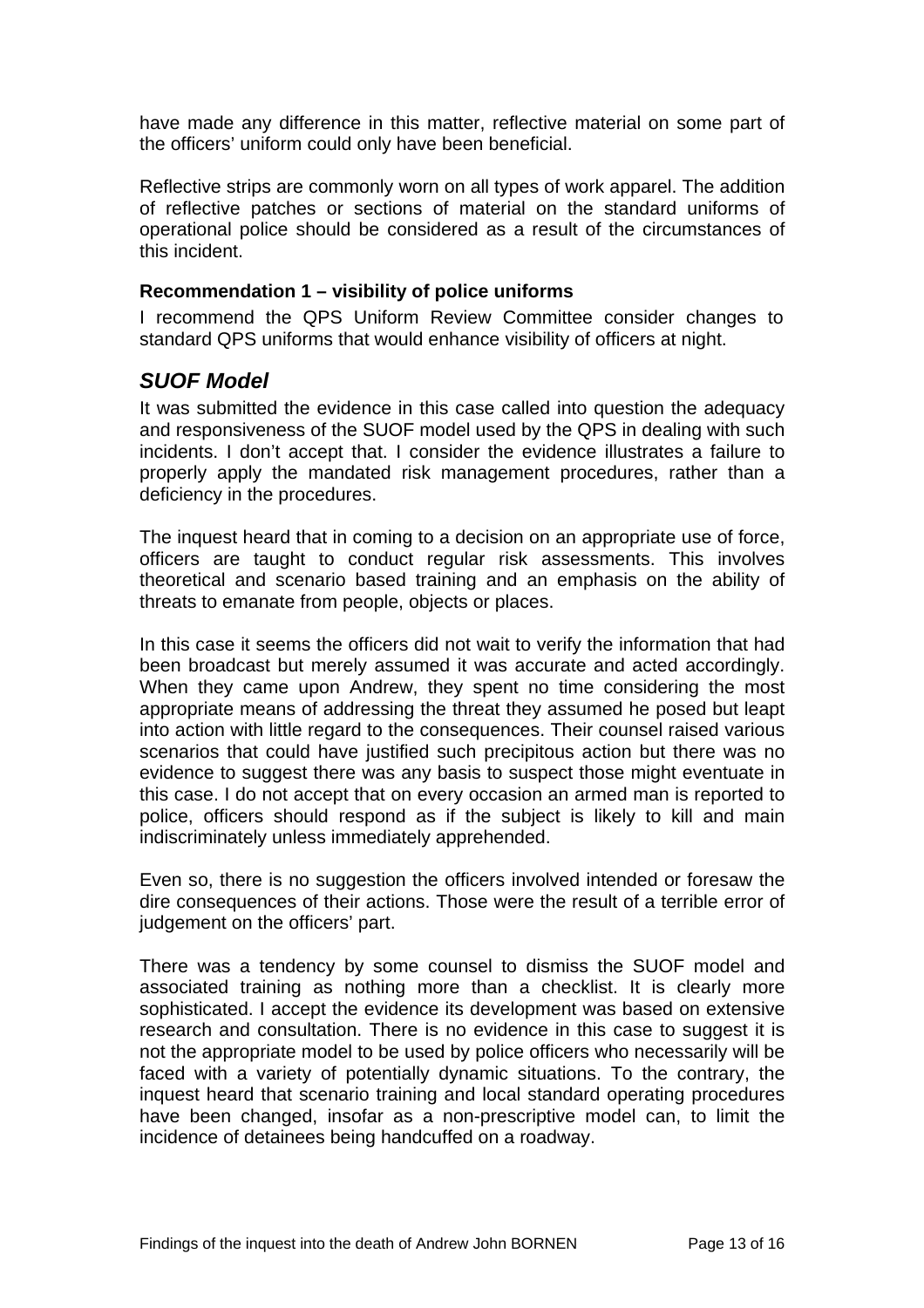<span id="page-15-0"></span>I do not consider I have a basis to recommend the current model be abandoned or further reviewed.

# **Referral to DPP pursuant to s48**

Section 48 of the Coroners Act requires a coroner who, as a result of information obtained while investigating a death, "*reasonably suspects a person has committed an offence"* to give the information to the appropriate prosecuting authority.

I take "*committed an offence*" to mean there is admissible evidence that could prove the necessary elements to the criminal standard. That would include the evidence necessary to rebut any defence reasonably raised by the evidence.

The use of the term "*reasonable suspicion*" is analogous to the test applied when a search warrant is sought. In that context it has been held that a suspicion is a state of mind less certain than a belief and to be reasonable it must be based on some evidence, but not necessarily well founded or factually correct and be a suspicion that a reasonable person acting without passion or prejudice might hold. As a result, a relatively low level of certainty is needed to satisfy the test.

#### **Ms Hind**

The Criminal Code in section 328A(4) creates an offence in the following terms: "*A person who operates…a vehicle dangerously in any place and causes the death... another person commits a crime*".

In determining whether a vehicle was being operated dangerously it is appropriate to apply an objective test – *R v McBride* [1962] 2 QB 167. For this reason the accused person's state of mind – that is whether he or she intended to drive carefully or dangerously is irrelevant and the offence does not require proof of criminal negligence – see *R v Wilson* [1965] QWN 42. It is simply a question for the jury to determine whether the manner of driving was dangerous in all of the circumstances.

For many years Queensland courts had held when determining whether a person was guilty of dangerous driving the Crown must show some fault on the part of the driver which caused the danger to the public – see *R v Webb* 2[1986] 2 Qd R 446. However that is no longer the case. In *R v Wilson* [2008] QCA 349 it was confirmed that the High Court decision in *Jiminez v R* (1992) 173 CLR 572 obviated this. In the leading judgement of the court McMurdo P stated; "*it follows from Jiminez that in a trial for an offence against section 328A the jury need not be told that fault is an element of the charge. That is not to say that in establishing the offence any consideration of the offender's mental state must necessarily be disregarded. Section 24 and other provisions of chapter 5 Criminal Code like section 23, section 25 and section 31 are sometimes raised in such cases*".

Applying that law to the circumstances of this case I am of the view a jury is likely to conclude that the driving by Ms Hind was objectively dangerous – she drove towards a man prone on the road without slowing or altering her course.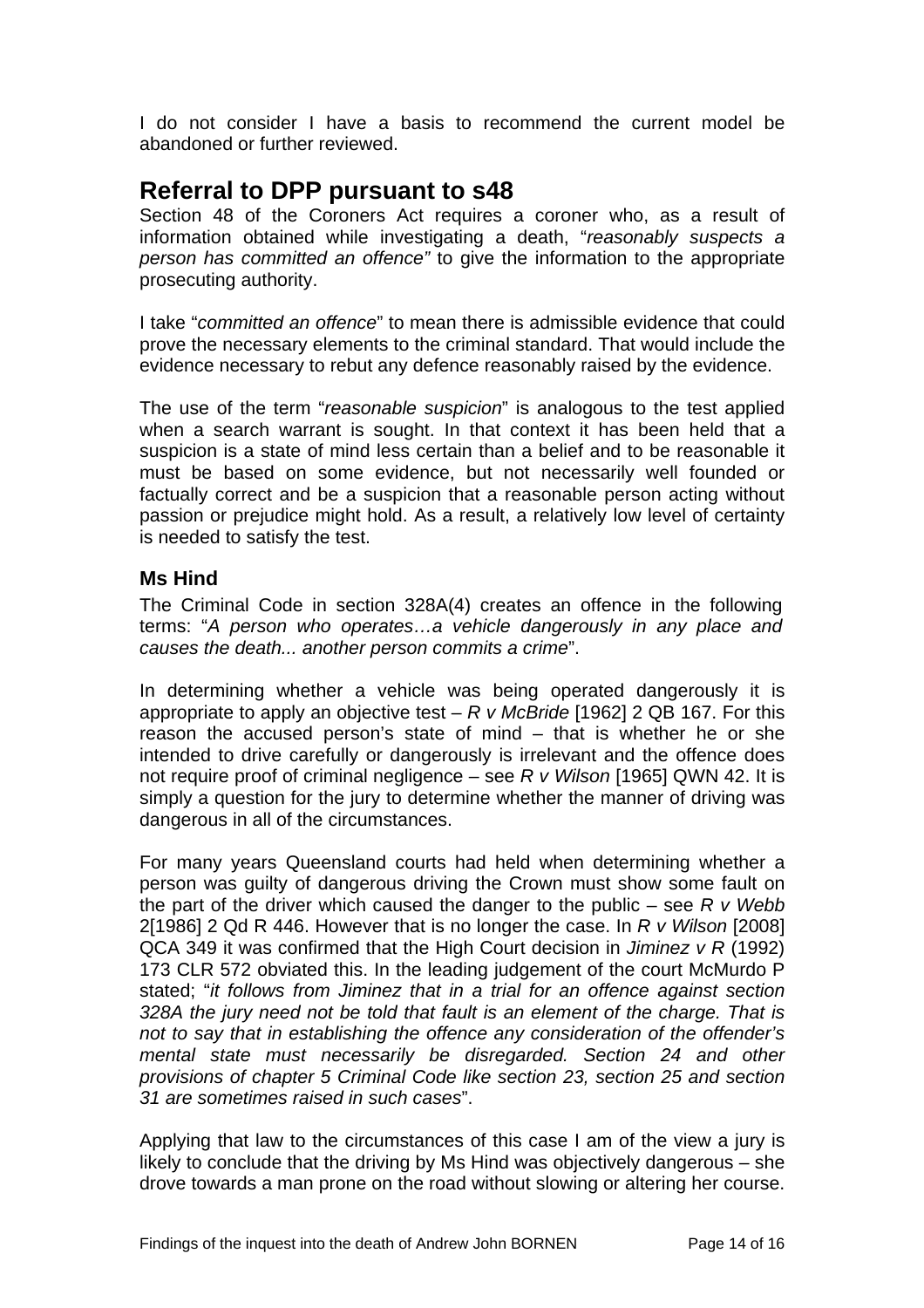<span id="page-16-0"></span>However the question then becomes whether the Crown could negate the defence provided by section 24 - Mistake of fact. That is, could the Crown prove Ms Hind did not have an honest and reasonable belief it was safe to drive in the manner in which she did because there was no likelihood of any person being handcuffed and lying on Albion Street.

Having set out my conclusions above as to what was likely visible to Ms Hind, I am of the view a defence under section 24 could not possibly be negated. I will not therefore refer the material to the DPP.

#### **Sergeant Brett and Senior Constable Ward**

Section 291 of the Criminal Code ("the Code") provides that it is unlawful to kill another person unless that killing is authorised, justified or excused by law.

Section 293 of the Code states that, "… *any person who causes the death of another, directly or indirectly, by any means whatever, is deemed to have killed that other person."*

Section 300 of the Code states that, *"Any person who unlawfully kills another person is guilty of a crime, which is called murder, or manslaughter, according to the circumstances of the case."* 

In *R v Carter* [2003] QCA 515 the Court of Appeal examined the issue of causation as it arises in Section 293 in cases where there may be no single cause of death. The court adopted the reasoning of Dean and Dawson JJ in *Royall v The Queen (1991) 172 CLR 378* at *423:-* 

*"…but if the accused's conduct is a substantial or significant cause of death that will be sufficient given the requisite intent, to sustain a conviction for murder. It is for the jury to determine whether the connexion between the conduct of the accused and the death of the deceased was sufficient to attribute causal responsibility to the accused."* 

In *Royall* Toohey and Gaudron JJ noted that the jury must be told they need to reach a conclusion as to what caused the death but stated:

"…*That does not mean that the jury must be able to isolate a single cause of death; there may be more than one such cause … In that event it is inevitable that the jury will concentrate their attention on whether an act of the accused substantially contributed to the death."* 

In *Carter,* McPherson JA considered that the use of the words 'substantial' and 'significant' in the above passages were made in the context of their being synonyms.

I acknowledge the submission made that a causal link must be established between the act and the subsequent death.